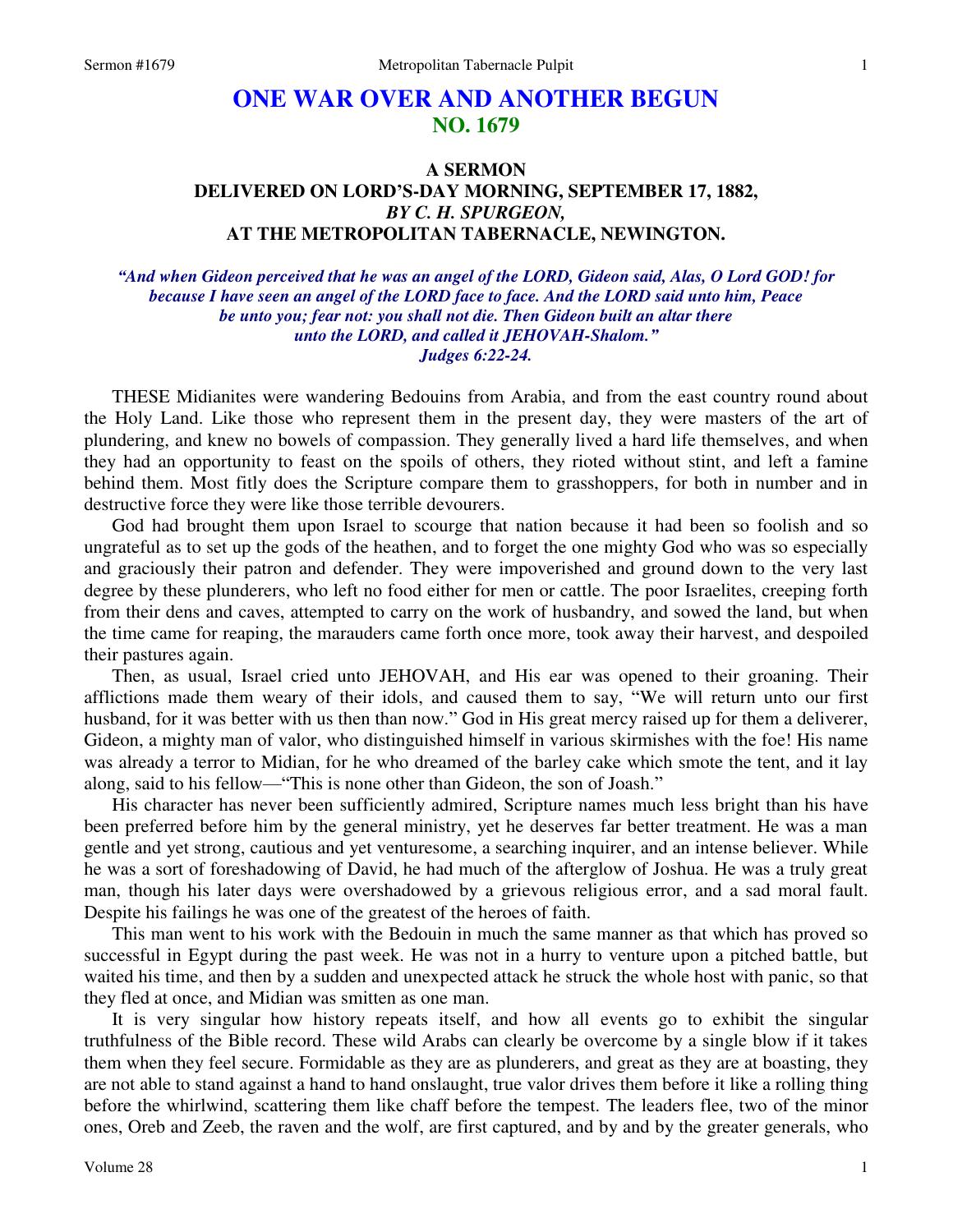had fled first of all, are taken by the victorious band. The leaders were ahead of all the others in flight then as they have been in the late campaign. In later days the destruction of their mighty ones became a proverbial curse, "Make their nobles like Oreb, and like Zeeb: yea, all their princes as Zebah, and as Zalmunna." There are many points of likeness between the two campaigns, but this is not our theme today.

 Let us think for a while of Gideon, in order that we may see that we ourselves are or may be somewhat parallels with him. We may not have to smite the Bedouin as he had, but unto a spiritual warfare God has called many of us, and though He intends to use us, and to get unto Himself victory by us, yet it may be that at this moment we are in fear. We are now passing through the same mental processes as those which educated Gideon, and we are being prepared thereby for future conflict and conquest.

**I.** I shall begin by asking you to dwell for a minute upon GIDEON'S SIGH FOR PEACE, for he loved not war, but pined for quiet.

 He called the name of the altar—"JEHOVAH-Shalom," which the margin reads, "The LORD send peace." You see therefore that deeper down in his spirit than any desire for warlike honor there was a yearning after peace. He wanted not the spoils of princes, he only desired to plow, and sow, and reap in peace.

 And do you wonder at it, when *the ills of war were all around?* He had for a long time seen in the cases of his friends and neighbors the desolating effects of war, their property was taken from them, their bread was stolen out of their mouths, their children were slain, and themselves made to hide away upon the tops of mountains or in caverns among the hills. Life became intolerable amid such privations and dangers. Gideon must have felt his heart swell with grief and indignation as he looked upon the remnant of Israel hunted like partridges upon the mountains, though once they had dwelt safely, every man under his vine and under his fig tree. The Bedouin styled the valley of Jezreel, "the meadows of GOD," how grievous to see those fat pastures trodden down by the feet of the invaders!

 Ah, little can you and I imagine the horrors of war. We read of it, and our sympathies are touched, but we know not the multiplied murders, the painful wounds, the desolating rapine, and the fierce crimes which attend the track of armies. If we saw battle with our own eyes, we should with burning fervor cry, "Send us peace in our days, good Lord."

 Moreover, he had not only seen war, but he sighed for peace, because *he was himself feeling the mischief of it.* The dread of the conflict had come to his mountain farm at Abiezer. There he was himself, threshing wheat by the wine press, in an unusual place, in an inconvenient place, that he might hide a little grain for winter's food, from the Midianites who were eager to devour it. Ay, and when carnage smokes at your own door, and rapine is at your own gate, when you yourself are straitened and are hiding for fear, then comes from the deep recesses of the spirit the cry, "Oh, that God would send us peace, for this is a weary oppression; these ravens and wolves utterly devour us." Let us bow our heads and thank God that he has long blessed this favored isle with unbroken peace, and as an act of thankfulness to God let us set our faces against the war-spirit which so readily inflames our fellow countrymen.

*The way of peace was sufficiently well known to Gideon,* the prophet of the Lord had indicated to the people that the only way of peace was for Israel to return unto JEHOVAH, her God. The great sin of departure from the glorious living God was set before them, and they could readily draw the inference that they would never have peace from their enemies till first of all they had made their peace with God. They must surrender to their sovereign, and renew their loyalty, and then He would drive out the foe from their land. They must confess their transgressions and renew their covenant, and then they would obtain deliverance. Then would the ancient promise be fulfilled, "One should chase a thousand, and two put ten thousand to flight."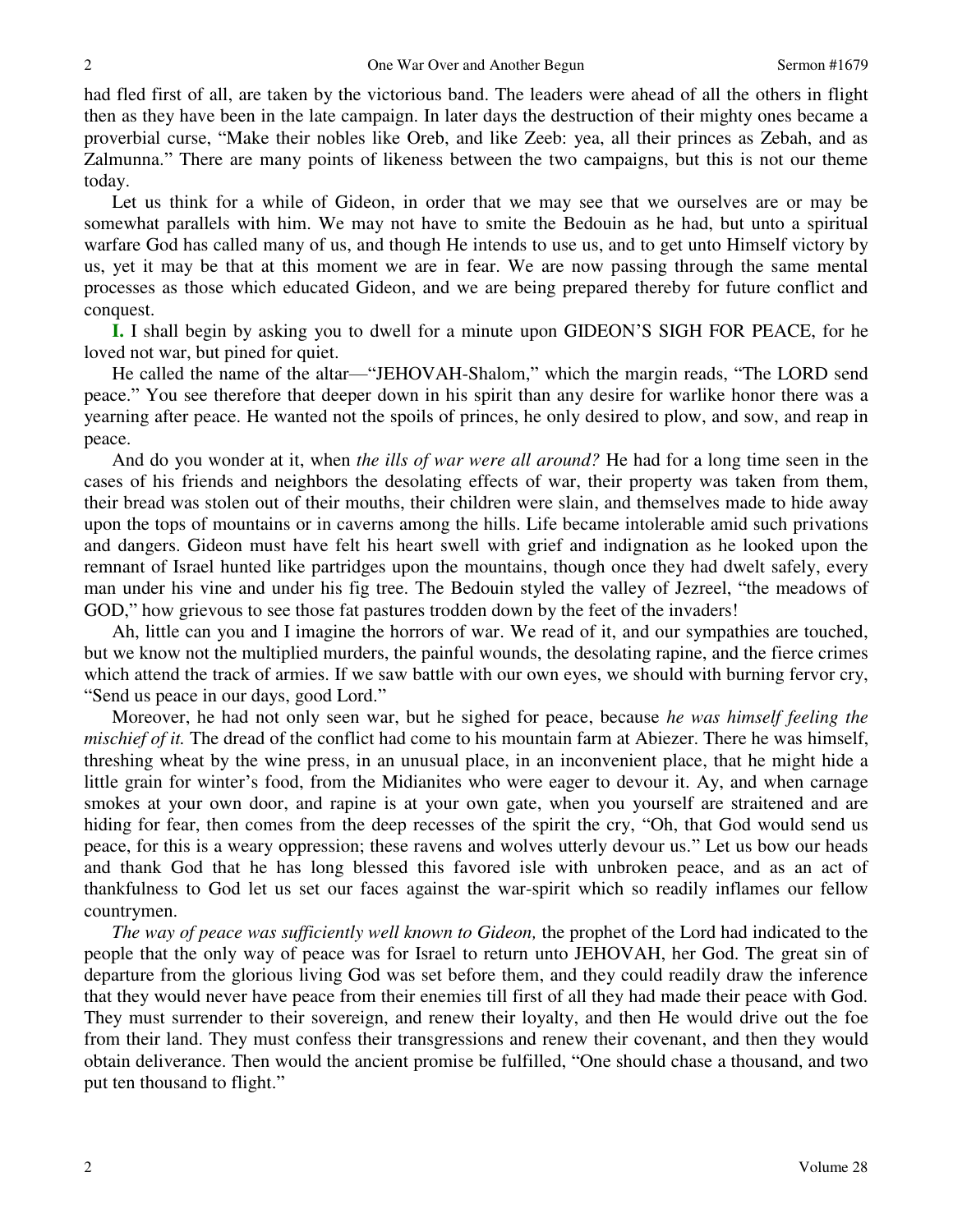Gideon probably knew this before the prophet came, it was deeply imprinted on his thoughtful spirit, and as he was a man of faith in God, he did not doubt but that if Israel returned to JEHOVAH then peace would follow. Much is gained when we know this, if our knowledge leads to practical action.

 While Gideon is meditating and working, an angel appears to him and *gives him the assurance that with him at least God was at peace.* The covenant angel said to him, "JEHOVAH is with you, you mighty man of valor." I think his spirit ought greatly to have rejoiced at that assurance, and perhaps it did, for what better thing can happen to any man than to receive such a token for good? If God is for us, who can be against us? We know how sweet is the assurance that being justified by faith we have peace with God. It is well with us when we are assured that the Lord is with us, our helper, our shield, our portion forever and ever.

 But *there arose in his mind a grave anxiety*. His was a very careful, thoughtful soul, for he was a man of prudence, large-hearted, far-seeing, and given to look at things coolly and steadily, and there arose in his heart a question serious and vital, "Is this the voice of God to me, or am I deluded? Is God at peace with me, or am I like the rest, plunged in a horrible warfare against the living God?" Therefore he puts a question, and he asks a sign that he might make sure of what he was about.

 Brethren, in spiritual matters you and I had need be sure. If we have peace within our spirit let us make certain that it is the peace of God, for still are there voices that cry, "Peace, peace," where there is no peace. Still do siren songs still charm men to ruin with their dulcet notes, still does the fatal river flow most smoothly as it approaches the dreadful cataract. Beware of that word of the Lord, "When they shall say, Peace and safety; then sudden destruction comes upon them, as travail upon a woman with child; and they shall not escape."

 None are more quiet than the ungodly when they are given up to a strong delusion. The Psalmist says of them, "There are no bands in their death: but their strength is firm. They are not in trouble as other men; neither are they plagued like other men." Like liquor which has settled on its lees, the ungodly man's carnal confidence seems clear and bright, the settling of conscious sin and consequent doubt in their case lies at the bottom undisturbed.

 It was not so with Gideon, his anxiety made itself visible. He was not the man to leap at a shadow, he sought for substance. If he was to have peace, he must have it from God, if he was to be delivered, he longed to have victory plain and permanent. The favor which he asked was requested because anxiety troubled him, and he wished to make assurance doubly sure. He desired to know from God Himself that his mission was authentic and his success certain. "Fast bind, fast find," says the proverb, and this valiant man would have it so.

 I believe that many of us have been, and perhaps are, in Gideon's position. Of course we have not his errand, but we have one of our own, and we are troubled because we are not personally sure of our peace. We are grieved by our past sins and their consequences. This is the lot of many men. The fowls which they have reared have come home to roost, they have been guilty in the past, and their sins have returned upon them, so that they are sore vexed. They have cried unto the Lord in their trouble, beseeching him to deliver them out of their distresses, and now a consciousness of sin is upon them, and they fear lest their prayers should be rejected.

 Under the strokes of God's rod they smart, they feel their guilt more and more, they are sore afraid. "Conscience makes cowards of us all," and when the mighty Spirit of God convicts us of sin then sin becomes a second sorrow, nay, worse than that, for if sorrow do chasten us with whips, sin does scourge us with scorpions. We are consumed by God's anger, and by His wrath we are troubled. His breaking waves go over us, and his billows swallow us up.

 Still the heart keeps on crying after God if it is being operated upon by the Spirit of God. The mind is tossed to and fro and is confounded, but even in its confusion it seeks the true rest, and longs to gain peace in God. Like the needle in the compass, it is agitated and disturbed, yet still it knows its pole, and trembles towards it. It will never be still till it reaches the point of its rest. Have you ever been in that condition? I know you have if the Lord has loved you and ordained you to His work. Has God at such a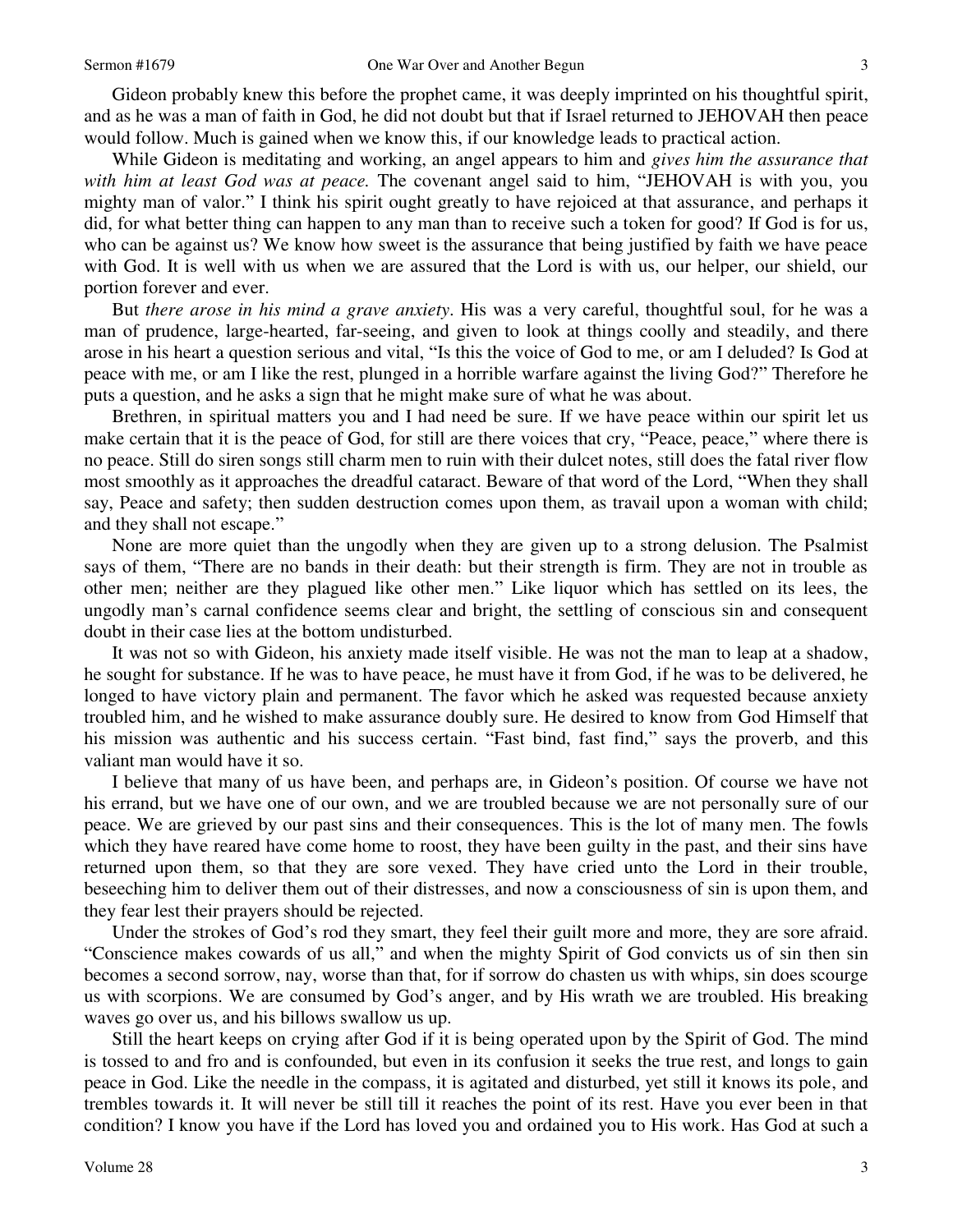time sent you a message of mercy? Have you searched the Scriptures and found a precious promise? Have you heard a faithful servant of God preach under his Master's anointing, and have you been comforted? Even then I should not wonder if the darkening thought has arisen like a cloud, "Is this the right comfort for me? May I really enjoy it? Will it be presumption or assurance?" There is often a fine line, thin as a razor's edge, between the two, and woe unto him who makes a mistake about it.

 O God, save us from carnal security. Prevent our crying, "Peace, peace, where there is no peace." Better that we write bitter things against ourselves, if they be true, than that we say smooth things and flatter ourselves to destruction. Therefore, I should not wonder if you are asking the Lord to give you a token for good. You are praying to Him and saying, "I will not be comforted except You comfort me: Your dove shall find no rest for the sole of her foot except it is in the ark with the true Noah, in whom is rest."

 As for me, I will take no cup of consolation except that which Jesus proffers when He gives it me with His own pierced hands. If washed, it shall be in Jesus' blood, if clothed, it shall be in His righteousness. I will be hungry till I die sooner than eat anything but the bread of heaven. I will thirst till I faint and expire, but none shall give me to drink except of the water of the well of Bethlehem. Brethren, we must make sure work for eternity, we cannot afford to have a question on that matter. A note of interrogation here will be a note of alarm. It will be a thorn in our side.

 I am sure that in the case of Gideon, if it be thus spiritually interpreted and set in gospel light, we may see ourselves. As though we looked into a glass we may say, "That portrait is my own."

**II.** From Gideon's longing, panting desire to obtain peace with God and then peace for his country we turn to look a little further into GIDEON'S FEAR WHICH HE MET WITH IN THE WAY OF PEACE.

"An angel" appeared to him—so says the text in the Authorized Version, but in truth it was *the* angel of JEHOVAH, and this should have comforted him, even as it has comforted us. Do we not sing,

> *"But if Immanuel's face appear, My hope, my joy begins; His name forbids my slavish fear, His grace removes my sins"?*

 One would have thought that Gideon would have leaped for joy when he beheld his God veiled in angelic form, but instead, the shadow of death fell upon him. Here was a man panting for peace, and firmly following the way of peace, and yet afraid with a deadly fear. Peace cannot be had except by our drawing near to God and the Lord's drawing near to us, but as soon as this process commences poor humanity shrinks from the interview, and is melted with fear. "When Gideon perceived that He was an angel of the LORD, Gideon said, Alas, O Lord GOD! For because I have seen an angel of the LORD face to face."

 It usually happens that when God is bringing men into peace with Himself, while the operation is going on thoroughly and soundly, there is a degree of trembling in the soul. I suspect that conversion which has no trembling in it, note the prodigal's cry, "I am not worthy to be called your son." Note Peter's bitter weeping, and the three days' darkness of Saul of Tarsus. Even to believers the visitations of God are not without overwhelming awe, Jacob cries, "How dreadful is this place," Job abhors himself, Moses does exceedingly fear and quake, and Isaiah cries, "Woe is me."

 Why was Gideon afraid? *Not because he was a coward*—you will scarcely meet with a braver man in all Scripture than this son of Joash—but because even brave men are alarmed at the Supernatural. He saw something which he had never seen before, an appearance celestial, mysterious, above what is usually seen of mortal men, therefore, as he feared God, Gideon was afraid. When the living God draws very near to a soul, even though it be in the person of Christ Jesus, that soul is struck with awe, and trembles before the Lord. It cannot well be otherwise.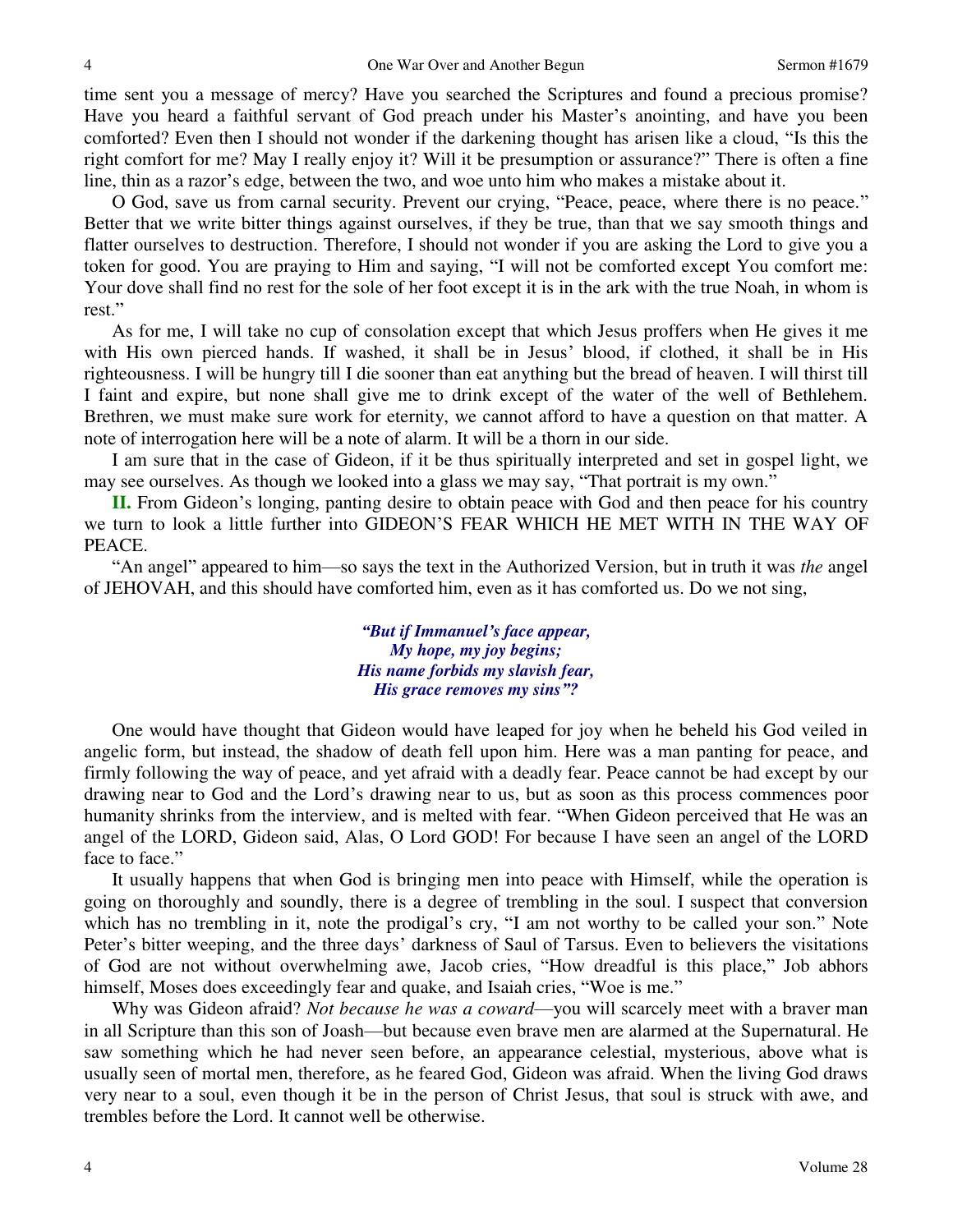Recollect how it was with the beloved John. "When I saw Him," says John—that was, his own dear Master, upon whose breast he had leaned his head—"when I," the disciple whom Jesus loved, "saw *Him,* I fell at *His* feet as dead." You do not wonder, therefore, if a poor soul full of doubt and anxiety, vexed with a sense of sin, and greatly troubled by affliction, is full of fear when Jesus draws near. Though He comes with no feeling but of love, no thought but of mercy, no sentence but of free forgiveness, yet the heart is awe-struck at the wondrous sight.

 Alas, some of you know not what it is to have the Lord drawing near to your spirits. If you did you would not think it strange that certain awakened ones have acted in a singular way, and for a while have forgotten to eat bread. Daniel says, "I was left alone, and saw this great vision, and there remained no strength in me: for my comeliness was turned in me into corruption, and I retained no strength." That great Lord who rules all things, whose voice divides the flames of fire, makes the hinds to calve, and discovers the deep recesses of the forest, is not to be discoursed with as an ordinary person, His presence overwhelms the finite mind. He looks on the earth and it trembles, He touches the hills and they smoke, the voice of His thunder is in the heavens, His lightnings lighten the world.

 When this glorious God comes near to the soul it is a solemn visitation, and the mind is bowed under it. Well said Habakkuk, "When I heard, my belly trembled, my lips quivered at the voice, rottenness entered into my bones, and I trembled in myself, that I might rest in the day of trouble." I marvel not that this mighty man of valor was grievously disturbed. Who among us would have been otherwise?

 Moreover, *Gideon had been ill-taught by tradition*. There was a rumor abroad which was derived from truth, and yet was false, namely, that no man could see a heavenly being and live. It is true that the Lord expressly told His servant Moses that he could not see His face and live, but He did not say, "You cannot see an angel and live," nor had He said, "You cannot see My veiled presence and live." The tradition was an accretion to the truth and a corruption of it. We may not see the face of God, but we may see Jesus, in fact, we live because we see Him. Beware of the moss which grows upon a truth.

 Many a heart bleeds because it is wounded by its own imperfect ideas of God, and so when God does draw near, when the great Almighty overshadows it, there is a slavish dread for which there is no need. "I shall die," says he, "I shall die." He sees his sin, and therefore he thinks that God has come in anger to punish him, he feels his weakness, and fainting under it he groans, "I shall die." No, soul, if God had meant to slay you He would have left you alone.

 Whom God destroys He first leaves to the madness of his own conceit. He does not take the trouble to show a man his sin, and reveal to him his transgression unless He means to pardon and save him. He lets the proud Pharisee remain as comely as he dreams himself to be, and allows him to glory in his own righteousness, and go on in his proud self-conceit, as for the chosen of the Lord, the Spirit of God blows upon their comeliness and withers it right away as the flower of the field. If the Lord has taken to strip you, He will clothe you; if He makes your righteousness to fade like the leaves of autumn, it is because He has a glorious robe with which to array you, therefore be not afraid. Yet it is no marvel if you are cast down. We are such creatures of sight and feeling, that before the glory of the Lord we are encompassed with fears, and sickened with affright.

 Besides, *Gideon was in a state of mind in which he could be easily cast down.* He was a brave man, but long affliction had cast a tinge of sadness over him. His usual conduct in life is well pictured by the two signs which God gave him. When all the people around him were with excitement, like the threshing floor, heated and dry, he, like the fleece, was cool and composed, and then, again, when all around him like the wet floor, were dampened with discouragement, he alone remained in his ordinary condition, with not a drop of cowardice within him. That was the kind of man, calm, quiet, determined, brave.

 But at the moment recorded in our text he was smarting under a cruel oppression, conscious of God's anger for Israel's sin, and overshadowed by God's own presence, and therefore his mind was ready to rush from one fear to another. Only, see the beauty of it, that he always tells his fear to God, always goes to Him for comfort, and therefore always obtains succor.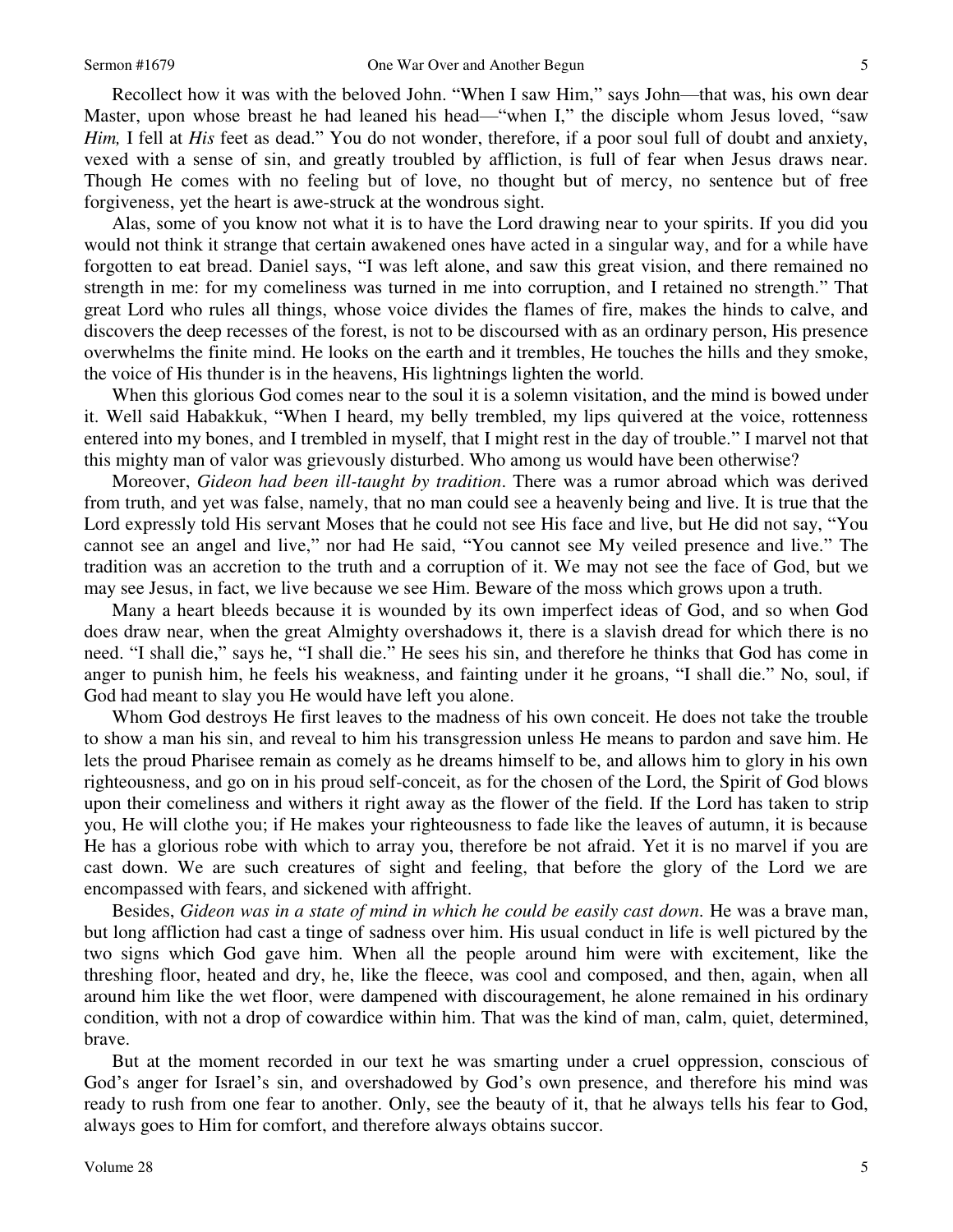The brave man is not he who sees no fear, but he who, seeing the danger, rises superior to it. Men who are boldest in the actual conflict are usually found among those who look seriously at the coming battle, and do not go to war with a light heart. These men count the cost, and so when they commit themselves to the conflict they know what they are at. Such was this man, tossed to and fro from one fear to another, but never tossed off from his God, and so always sure to right himself. And you, dear heart, if you are seeking after peace with God I should not wonder if fear follows fear, and yet no fear drives you from looking unto the Lord. It is but natural that you should be overawed, but oh, be not despairing, for there is the surest reason for hope. Still look to Jesus, and He will surely in His due time send you a blessed deliverance.

 One thing is noteworthy, namely, that *Gideon's greatest fear arose out of a sign which he had himself asked for.* He said, "Show me a sign," and when he had that sign, namely, God's coming to him, then it was that he was afraid. Be very chary how you ask for signs, for they may work your discouragement rather than your comfort. I have known some say, "I shall not believe I am a child of God unless I feel a deep sense of sin," and when they have entered into that feeling, they have exclaimed, "I will never again ask for this."

 I have heard of others who thought they could come to Christ if they were gently drawn, and the Lord has been gently drawing them, and then they have wished that they had been more troubled and distressed. They imagine that they could have believed more readily had their despair been greater—a strange notion certainly. The fact is, we are prone to unbelief, this noxious weed grows without sowing, and only the sweet love of Jesus can teach us how to believe. We are ever busy in manufacturing fresh doubts, and for raw material we use the very tokens for which we so earnestly besought the Lord. We cry aloud, "Show me a token for good," and when the token is given we are amazed at being heard, and fall to fearing more sadly than before. Therefore pray for such boons with bated breath, and say twice over concerning such things, "Nevertheless, not as I will, but as you will."

 All this while, beloved friends, *Gideon had one truth before him which ought to have prevented all his fears,* for the Lord had spoken to him, and said, "Go, in this your might, and you shall save Israel from the hand of the Midianites: have not I sent you?" See, he goes home fearing that he will die, and yet that could not be. How could he die if he was to deliver Israel? he must be a live man to do that, and yet, you see, he forgets to reason for his own comfort, but takes care to argue for his fears.

 Have I never seen my hearers doing this? I have often caught myself at it—refusing to use my logic for the strengthening of my faith, but perverting reason in order to assist my unbelief. Is not this foolish and wicked? We sharpen the knives with which to cut ourselves, we nurture in our bosom the viper which will bite us, we stuff our pillows with thorns, and fill our cups with wormwood, and all to no purpose but the increase of despondency. Too often we are industrious in the fabrication of discomfort, and utterly idle in the search for joy. This is folly, and yet better men than we are have fallen into this fault. The Lord save us from it.

 In drawing near to God is our peace, and if in that process a sense of the presence of God casts us down and creates a more poignant sorrow than we had at the first, let us not therefore shrink from the process, but push on with all our might. As our safety lies in coming to God, to Him we must approach at all hazards. If He seems to stand before us with a drawn sword in His hand let us run upon the point of it. If even our God be a consuming fire let us still draw near to Him, for this is indeed the high privilege of saints.

"Our God," that is our God in Christ Jesus, "is a consuming fire." Who, then, shall dwell with the devouring fire? Who shall dwell with everlasting burnings? When this question is quoted it is usually referred to the burning of hell. The error is glaring. For the Scriptural answer to the question shows that it is not so. "He that walks righteously and speaks uprightly"—he it is that dwells on high with the Lord God. He is the man that can live in the fire, for he is genuine metal. He has the pure heart, and shall see God, and live. That sweet singer of the sanctuary, Miss Havergal, beautifully writes—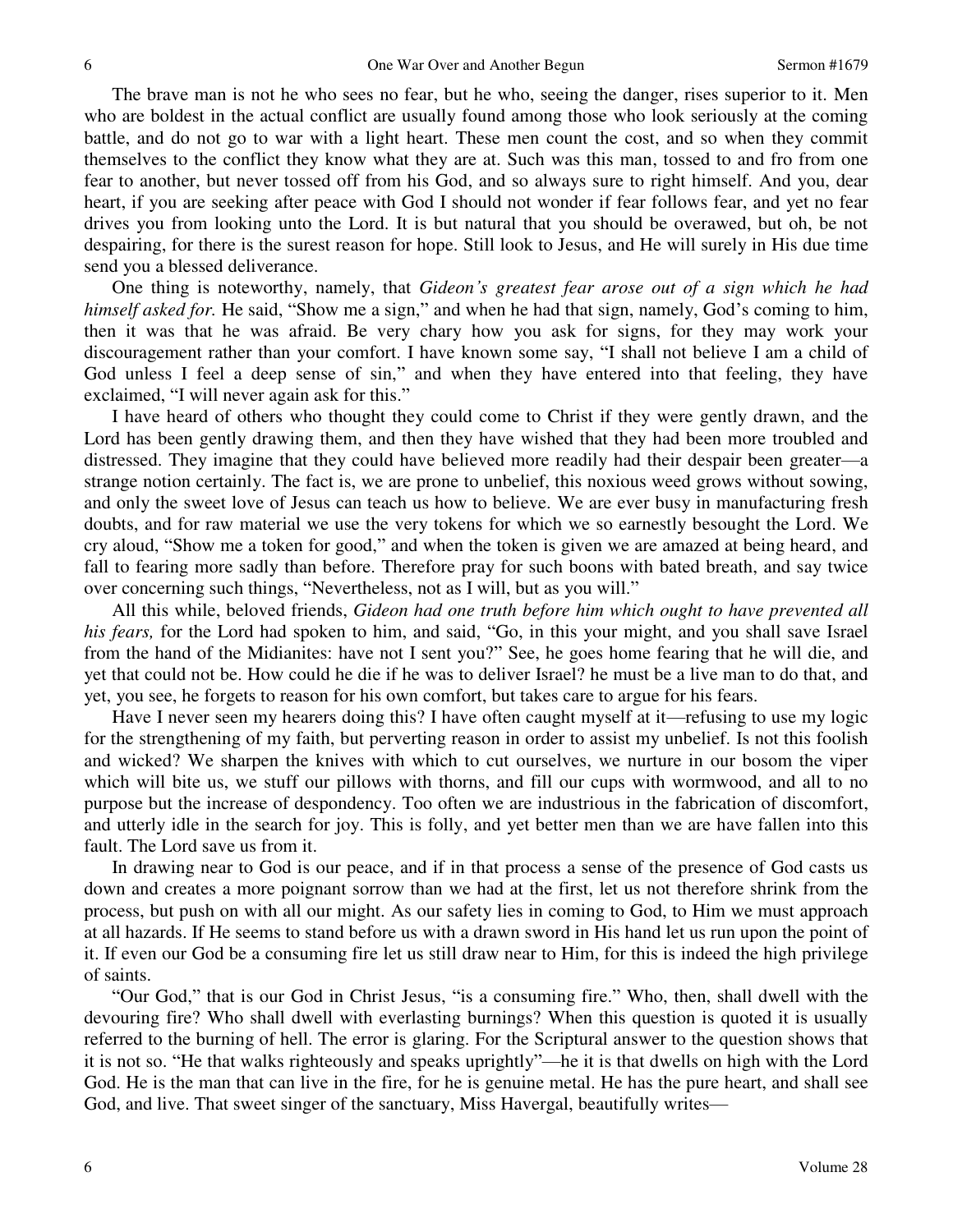*"They say there is a hollow, safe and still, A point of coolness and repose Within the center of a flame, where life might dwell Unharmed and unconsumed, as in a luminous shell, Which the bright walls of fire enclose In breachless splendor, barrier that no foes Could pass at will.* 

*There is a point of rest At the great center of the cyclone's force, A silence at its secret source— A little child might slumber undistressed, Without the ruffle of one fairy curl, In that strange central calm amid the mighty whirl.* 

*So, in the center of these thoughts of God, Cyclones of power, consuming glory-fire— As we fall o'erawed Upon our faces, and are lifted higher By His great gentleness, and carried nigher Than unredeemed angels, till we stand Even in the hollow of His hand—*

*Nay, more! We lean upon His breast— There, there we find a point of perfect rest And glorious safety."*

 So dwell we in the heart of God, who is a wall of fire round about us, and the glory in our midst. He who shall have had everything burnt up within him that can burn, shall find in the presence of God the element of his life. Oh, the splendor of the life of faith! God bring us fully into it. Thus I have spoken of Gideon's fear while he was in the path of peace.

**III.** Now let us spend a few minutes in considering GOD'S COMFORT OF HIS SERVANT.

"The LORD said unto him, *Shalom*—peace be unto you; fear not: you shall not die." The Lord would not have His Gideons disturbed in mind. If we are to trouble the enemy, we must not be troubled ourselves. "Comfort you, comfort you my people, says your God. Speak you comfortably to Jerusalem, and cry unto her, that her warfare is accomplished, that her iniquity is pardoned." This is how God would have His prophets speak, and this is how He speaks Himself. He wants His workers to be full of comfort while they labor.

Notice brethren, *the great power of God in speaking home the truth.* Suppose I salute you with, "Brethren, peace be to you." That would be a sweet word, but when the Lord says it, you feel the peace itself. Suppose Peter had stood up in that barque which was tossed upon the Galilean Lake, and had said to the waves, "Be still," The waves would not have taken much notice of him, and the whistling blast would have defied him, but when Jesus said, "Peace, be still," the rampant lions of the sea crouched at His feet, and there was a great calm. Oh, that the great Master's voice would sound the requiem of trouble in every tempest driven heart by saying, "Peace be unto you," so that you may become perfectly restful in your God.

"Peace!" The word is *shalom*, the word which Gideon borrowed and applied to the altar which he raised in obedience to the Lord's bidding. It signifies not only quiet, but prosperity, success, "good fortune," as the multitudes say. When God spoke that word home to His dear servant's heart, a great joy was born within him to prepare him for his great warfare. The Lord also cheered him with, "Fear not." Oh, that charming word, as full as it is short—"Fear not." It is the death knell of fear, the life of hope. If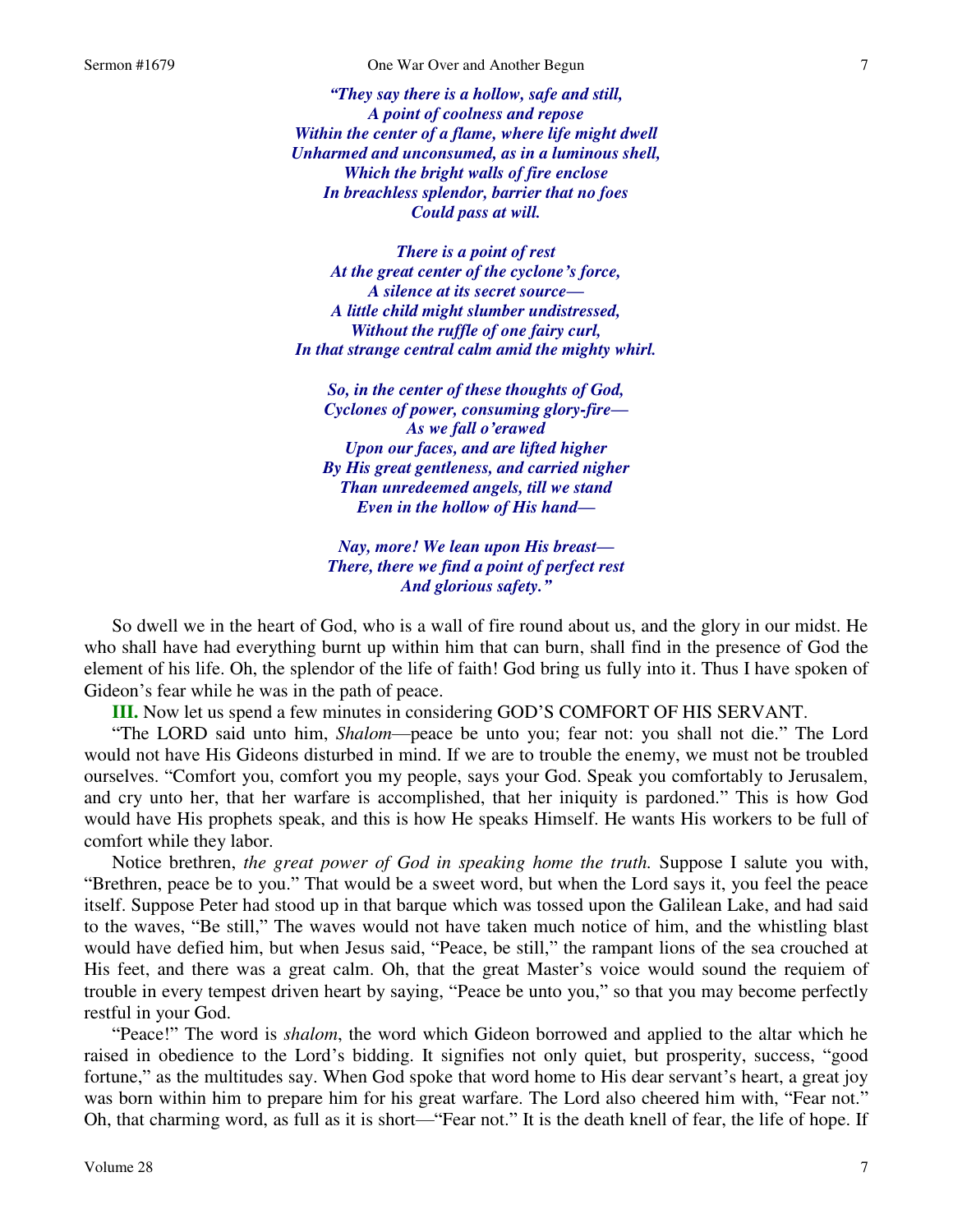we once hear it as God's fiat in our soul it makes us leap over a wall or break through a troop. Doubts and fears flee away like specters of the night when the sun arises. "Fear not." What is there to fear? If God is with you, of whom can you be afraid? Gideon feared himself, dreaded his own unfitness and unworthiness, feared in the awful presence of God, but the Lord said, "Fear not," and Gideon's heart grew calm.

 Then the Lord added, "You shall not die," thus meeting the special form of his dread. This is what the Lord says to every poor trembler who is holding to Him by the desperate grip of faith—"You shall not die. You shall not die the second death, you have no sin to die for, for I have laid your transgressions on my only-begotten Son, you shall not die, for Jesus died. Your spiritual life cannot expire, for your 'life is hid with Christ in God,' and because Jesus lives you shall live also."

 When JEHOVAH speaks to comfort His people they are comforted indeed, and I pray Him this morning so to speak to any of you who wish to enjoy perfect peace. May the peace of God which passes all understanding keep your hearts and minds by Christ Jesus. May you walk down those aisles saying, "Yes, I have peace with God, I have no fear now, I shall never die, for Jesus says, 'He that lives and believes in me shall never die.'" What a morning without clouds will this be to your souls.

**IV.** Let us now look at GIDEON'S MEMORIAL.

 His fears being banished, and being at perfect peace, *Gideon now goes to work*. Are any of you questioning whether you are saved or not? Do not go out preaching yet, for you may, perhaps, put others into bondage. Are any of you half afraid that you are not at peace with God? Be careful what you do! Strive after peace, lest you weaken your testimony.

 I recollect the lesson which I learned from my Sunday school class, I was taught, if the other boys were not. Though yet a youth, I was teaching the Gospel to boys, and I said, "He that believes and is baptized shall be saved." One of them asked somewhat earnestly, "Teacher, are you saved?" I answered, "I hope so." The boy replied, "Teacher, don't you know?" As if he had been sent to push the matter home to me, he further inquired, "Teacher, have you believed?" I said, "Yes." "Have you been baptized?" I said, "Yes." "Well, then," he argued, "you are saved." I was happy to answer, "Yes, I am," but I had hardly dared to say that before.

 I found that if I had to teach other people the truth, I must know and believe its sweet result upon myself. I believe, dear friends, that you will seldom comfort others except it be by the comfort with which you yourself are comforted of God. Look at certain of our brethren who preach and have no conversions. What is the reason in some cases? Is it not that they fish all the week for frogs to feed the people with, and people do not care to receive such food?

 I mean this. If some new doubt is hatched, if some philosopher thinks he has found out a flaw in the Gospel, next Sunday these worthies discourse upon it, for they think every new query must be answered. As for me, I do not care a fig what all the philosophers find out, for they cannot disprove the facts of my experience. When I come across a fresh piece of infidelity I do not hurry to proclaim it to you, and so do the devil's advertising for nothing.

 Let others follow their business, if it be their business, as for me, my business is to preach the truth of God which I have learned from His infallible word by the teaching of His Spirit. God would have His people be at peace with Him, and know that they are so, for if they are fretted within, and worried in reference to their God, how can they fight the battles of life?

 When Gideon is fully at peace, what does he begin to do for God? If God loves you, He will use you either for suffering or service, and if He has given you peace you must now prepare for war. Will you think me odd if I say that our Lord came to give us peace that He might send us out to war? Gideon's first work was to go and *cut down his father's sacred grove,* which stood on the top of the hill, and enclosed an altar to Baal. He could not effect this business by day, because the foolish worshipers would have rallied to the defense of their dumb idol, and have overpowered the reformer, therefore with his ten men he performed the work by night.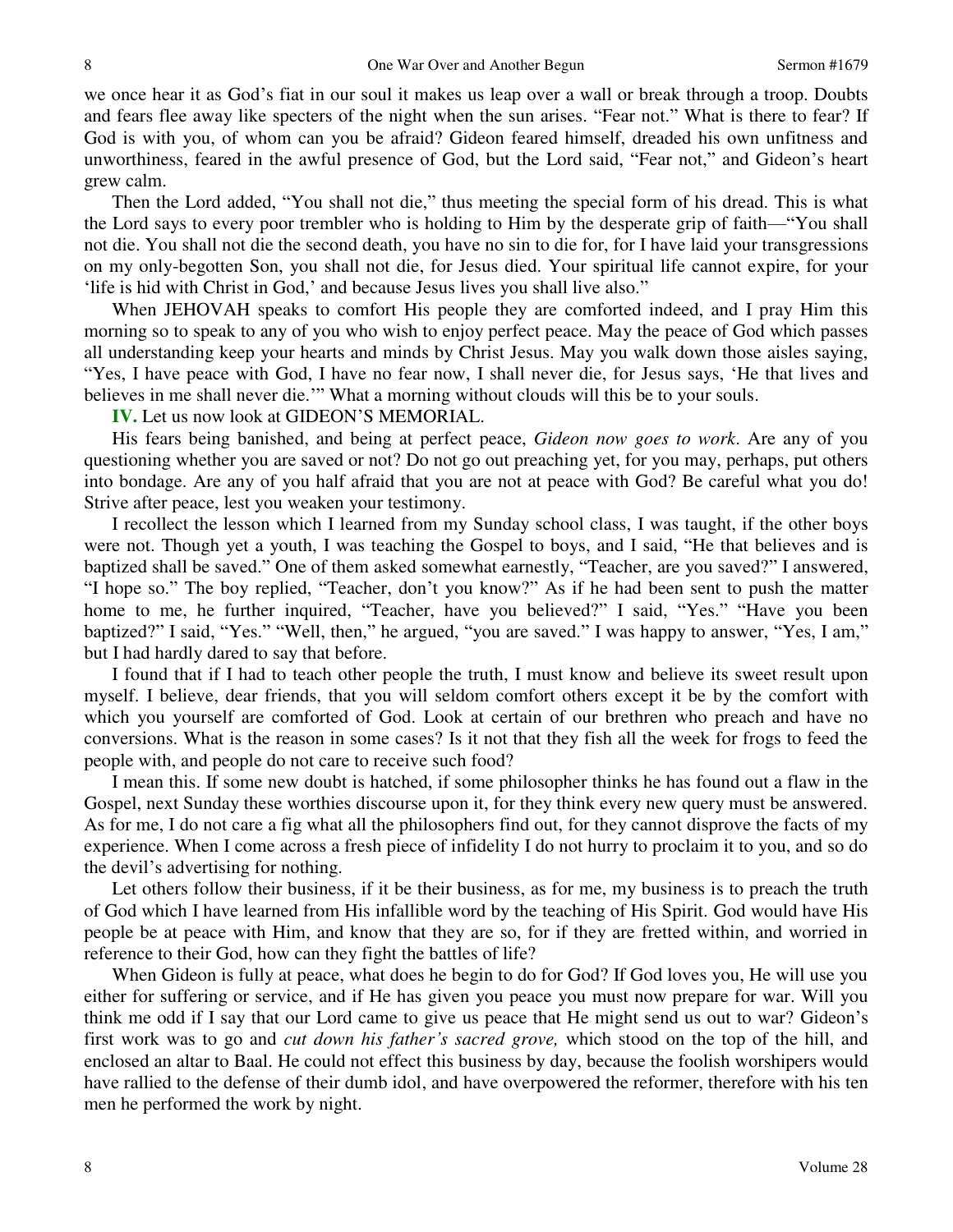I think I see him and his people in the dim darkness, with their axes and saws, doing the work as quietly as they can, felling all those trees. A splendid clearance was made that night. "Now," he cries, "over with that detestable altar to Baal."

 Some people would have said, "Spare it as a fine piece of antiquity." Yes, and leave it to be used again! I say, down with it, for the older it is the more sin it has caused, and the more likely is it that it will be venerated again. I often wish the reformers had been more thorough in their destruction of idolatrous images and Popish trumpery. In many a parish church of this land, everything is ready for the restoration of the Roman idolatry. The nests were not half pulled down, and the rooks are likely to be back again. Many a window, full of saints the Bible never knew, only waits for the martyr burners to be back again. Gideon cast down every stone, and it was bravely done.

 But see, by the Lord's bidding *he piles a new altar of earth,* or unhewn stone, and when that is done, he fetches his father's bullock and slays it for a sacrifice. How steadily they went about this reestablishment of the pure faith! See, they use the wood of the grove for burning the sacrifice, and the heavens are red with the blaze. I think I hear the gallant leader say, "Let them wake now; they cannot prevent our worshiping the Most High, nor can they cause the grove to grow again. By yon beacon-fire Israel shall gather together to fight against Midian and victory shall be ours." Beloved, if God has given you peace, go home and begin your reform. I would preach up the overthrow of every sin. Down with every idol. Have you one left? Over with it, and present a sacrifice to God. Every true Christian should pass a reform bill at home, and carry it out.

> *"The dearest idol I have known, Whate'er that idol be, Help me to tear it from its throne, And worship only thee."*

 But to pull down is not enough. Plenty of people can do that. Gideon, as we have seen, builds an altar to JEHOVAH. When you are at perfect peace with God, think what you can do for Him, think of a new plan of work, or consider how to do the old work better, advance any part of divine truth that has been forgotten, any ordinance that has been neglected, and any virtue that has been despised. Especially make prominent Christ Jesus, the altar and sacrifice so dear to God. Now that you have begun the fight by cutting down Baal's grove, complete it by building an altar for the Lord. Instead of a fortress and high tower, declare the atoning sacrifice of the Lord Jesus, and hold that fort till he shall come.

 When he had built his altar *he called it "JEHOVAH-shalom,"* which was done by way of thanksgiving for peace received. The inscription declares that "JEHOVAH is our peace." Blessed be His name this day. We have entered on the battles of peace, for the Lord God is with us, and with His people we will go forth to win the peace which He has promised. It was a psalm in two words, it was a song of one verse, infinitely sweet, "JEHOVAH-shalom," the Lord our peace.

 Moreover, it was a prayer, as the margin puts it—"JEHOVAH, send peace." If you have peace with God, let your next prayer be, "Lord, give peace to all Your people." "Pray for the peace of Jerusalem." Work it, O Holy Spirit of peace! Then ask for peace by conquest of an ungodly world for Jesus till the first Christmas carol shall be sung again, "Glory to God in the highest, peace on earth, goodwill toward men."

 See, brethren, and with that I finish, there may sit here this morning a young man who does not know what God is going to make of him. The capacities of service that God can infuse into a single individual are marvelous. At present you are disturbed in mind, afflicted in heart, ill at ease, you need perfect peace, but you have not found it yet. Rest not till you have it. At God's own altar, where Jesus died, you will find it, and only there. Where Jesus' blood makes peace with God there is your peace. Rest not till you are assuredly at peace with the Lord of all, so that your soul lies down in green pastures, and is led by the still waters. I desire that down in the deepest caverns of your nature there may reign a